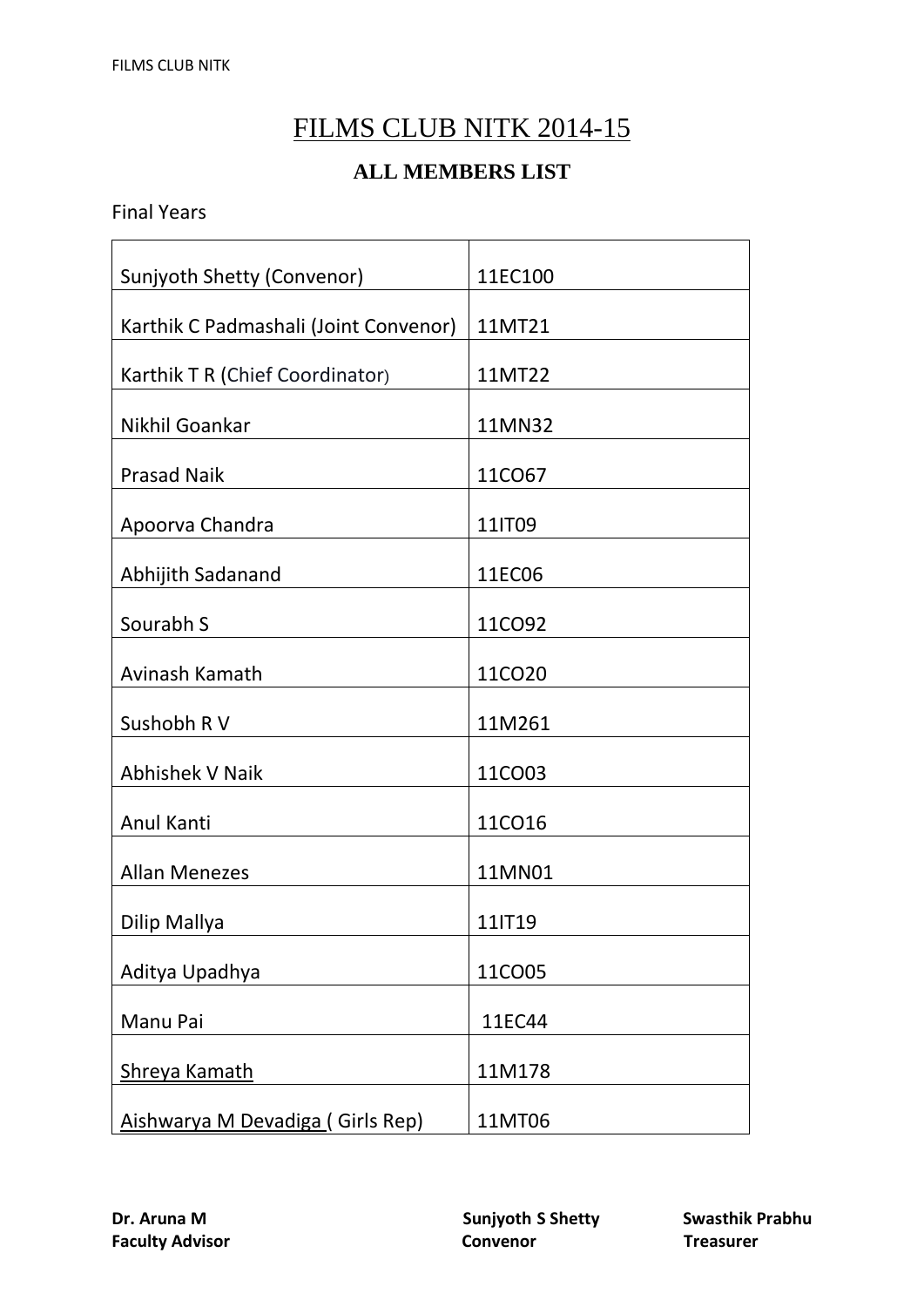## Third Years

| Akhil Kishan (Coordinator)  | 12ME13  |
|-----------------------------|---------|
| <b>Vedesh Prabhu</b>        | 12EE98  |
| Rakshit Nayak (Coordinator) | 12EE77  |
| Chandrashekhar Bhat M       | 12MN11  |
| Vinayak V (Creative Head)   | 12EC102 |
| Nathan H Pereira            | 12MT25  |
| <b>Mahesh Shetty</b>        | 12MT17  |
| Swasthik Prabhu (Treasurer) | 12MN43  |
| Suhas Gowda                 | 12ME135 |
| Mithun                      | 12EC58  |
| Balasubrahmanya             | 12ME28  |
| <b>Vivek M Shettar</b>      | 12MN46  |
| Kiran Anginthaya            | 12ME155 |
| Sanjay Naik (Coordinator)   | 12ME114 |
| <b>Bobitto PS</b>           | 12CH15  |
| Yellalinga Lagali           | 12EE102 |
| Lakshmi Prasad              | 12IT102 |
| Nivedita Prabhu             | 12CV63  |
| Manasa Bhat                 | 12CV47  |
| Eureka Pai                  | 12MT46  |
| <b>Shreya Shetty</b>        | 12CH53  |